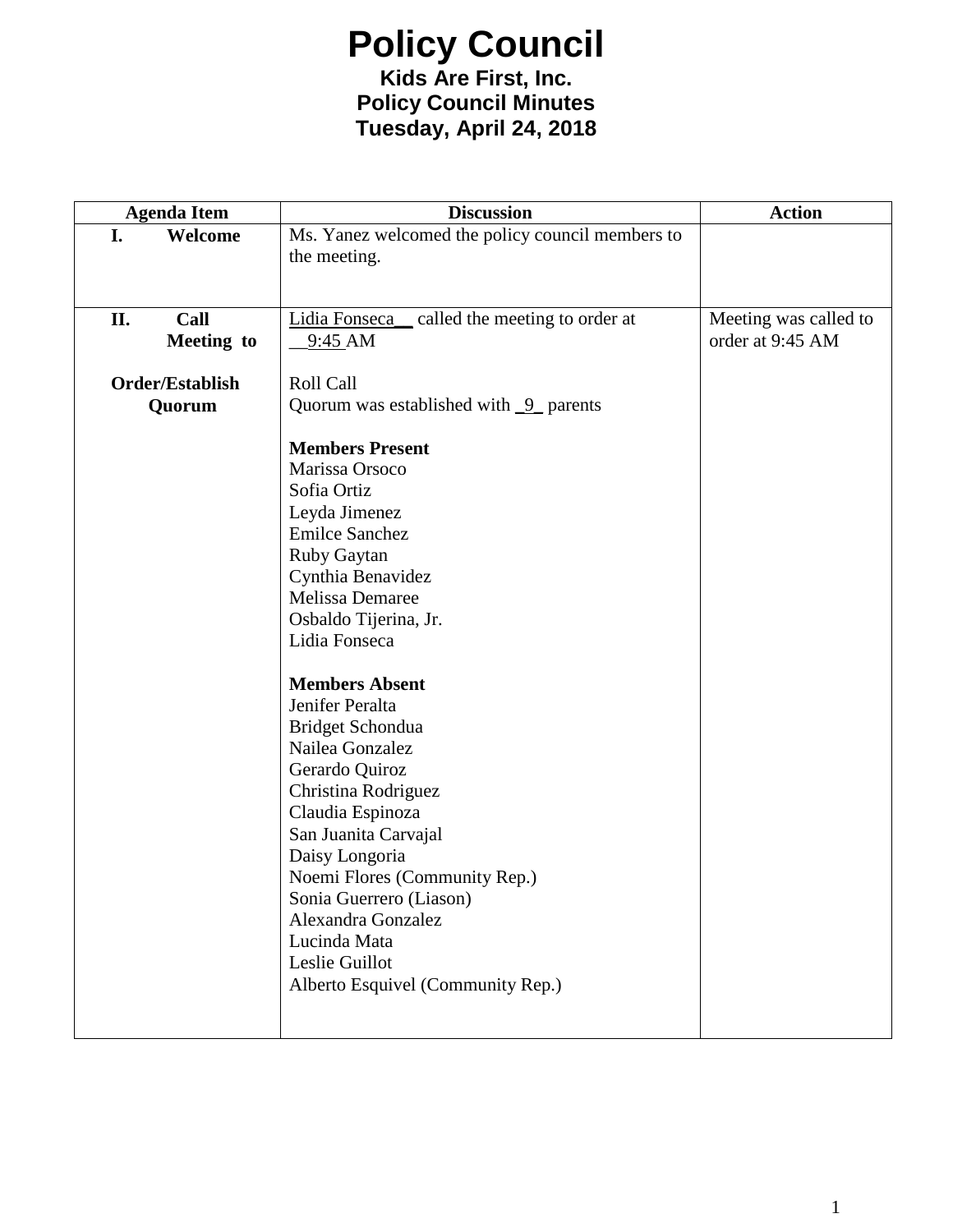#### **Kids Are First, Inc. Policy Council Minutes Tuesday, April 24, 2018**

| Motion to approve<br>agenda was made by                                             |
|-------------------------------------------------------------------------------------|
| Seconded by Ruby                                                                    |
| Motion to approve<br>$03/23/18$ meeting<br>minutes was made by<br>Seconded by Sofia |
|                                                                                     |
|                                                                                     |
|                                                                                     |
|                                                                                     |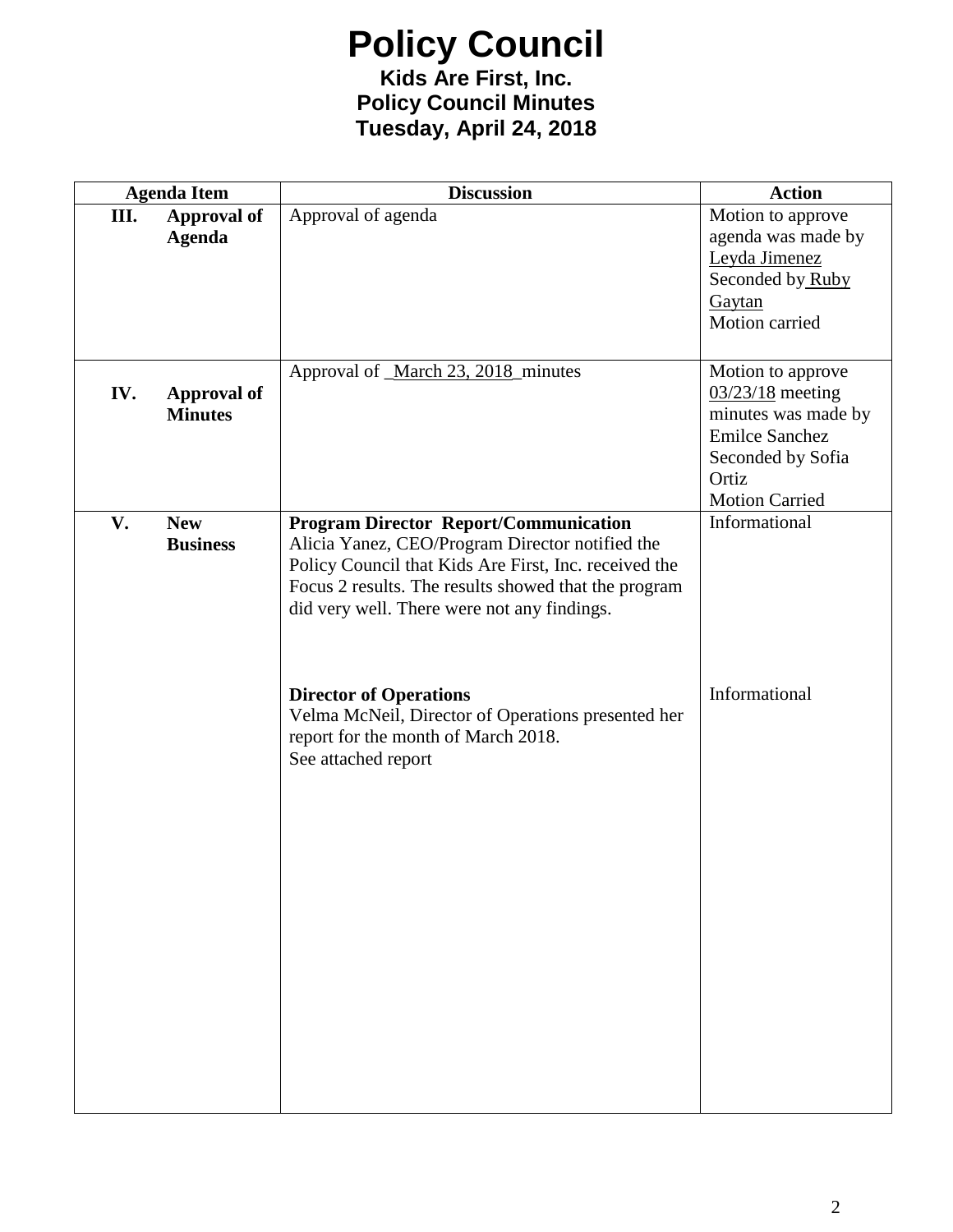#### **Kids Are First, Inc. Policy Council Minutes Tuesday, April 24, 2018**

| <b>Agenda Item</b>         | <b>Discussion</b>                                | <b>Action</b>                    |
|----------------------------|--------------------------------------------------|----------------------------------|
| <b>Approval of Reports</b> | <b>Financial Report</b>                          | Action                           |
|                            | Alicia Yanez, CEO/Program Director presented the |                                  |
|                            | Financial Report for March 2018.                 | Motion to approve the            |
|                            |                                                  | following reports was            |
|                            | <b>Credit Card Report</b>                        | made by Ruby Gaytan              |
|                            | Alicia Yanez, CEO/Program Director presented     | Financial                        |
|                            | Credit Card report for March 2018.               | Report                           |
|                            |                                                  | Credit Card                      |
|                            | <b>In-Kind Report</b>                            | Report                           |
|                            | Alicia Yanez, CEO/Program Director presented In- | In-Kind Report<br>$\bullet$      |
|                            | Kind Report for March 2018                       | <b>CACFP Report</b><br>$\bullet$ |
|                            |                                                  | Enrollment                       |
|                            | <b>CACFP Report</b>                              | Report                           |
|                            | Alicia Yanez, CEO/Program Director presented     | Attendance                       |
|                            | CACFP Report for March 2018.                     | Report                           |
|                            |                                                  | Hire/Terminati                   |
|                            | <b>Enrollment Report</b>                         | on Report                        |
|                            | Velma McNeil, Director of Operations presented   | Seconded by Sofia                |
|                            | Enrollment Report for March 2018.                | Ortiz                            |
|                            |                                                  | Motion carried                   |
|                            | <b>Attendance Report</b>                         |                                  |
|                            | Velma McNeil, Director of Operations presented   |                                  |
|                            | Attendance Report for March 2018                 |                                  |
|                            |                                                  |                                  |
|                            | <b>New Hire/Termination Report</b>               |                                  |
|                            | Alicia Yanez, CEO/Program Director presented New |                                  |
|                            | Hire Termination Report for the month of March   |                                  |
|                            | 2018.                                            |                                  |
|                            |                                                  |                                  |
| <b>Pre-K Class</b>         |                                                  | Action                           |
|                            | Spring 2018 Pre-K Class Results<br>$\bullet$     |                                  |
|                            |                                                  | Motion to approve the            |
|                            |                                                  | <b>Pre-K Class Results</b>       |
|                            |                                                  | was made by Sofia                |
|                            |                                                  | Ortiz                            |
|                            |                                                  | Seconded by Melissa              |
|                            |                                                  | Demaree                          |
|                            |                                                  | Motion carried                   |
|                            |                                                  |                                  |
|                            |                                                  |                                  |
|                            |                                                  |                                  |